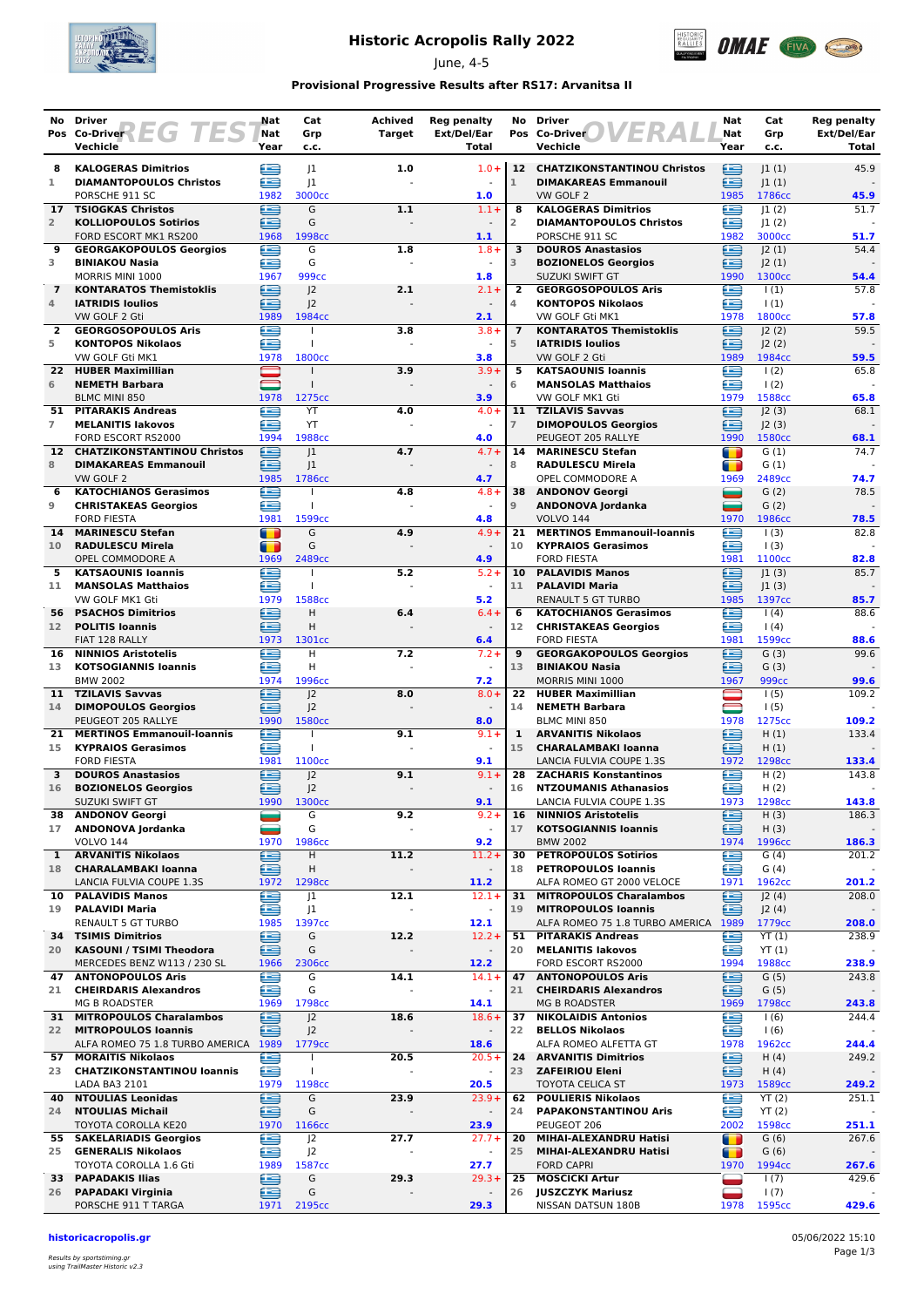

## **Historic Acropolis Rally 2022**

June, 4-5



### **Provisional Progressive Results after RS17: Arvanitsa II**

| No       | Driver                                                  | Nat                | Cat                              | <b>Achived</b> | <b>Reg penalty</b>                   | No       | <b>Driver</b>                                            | Nat         | Cat                         | <b>Reg penalty</b>   |
|----------|---------------------------------------------------------|--------------------|----------------------------------|----------------|--------------------------------------|----------|----------------------------------------------------------|-------------|-----------------------------|----------------------|
|          | $ETG$ $T$<br>Pos Co-Driver<br>ES<br>Vechicle            | <b>Nat</b><br>Year | Grp<br>c.c.                      | Target         | Ext/Del/Ear<br>Total                 |          | ER<br>Pos Co-Driver<br>Vechicle                          | Nat<br>Year | Grp<br>c.c.                 | Ext/Del/Ear<br>Total |
|          |                                                         |                    |                                  |                |                                      |          |                                                          |             |                             |                      |
| 30       | <b>PETROPOULOS Sotirios</b>                             | ≘                  | G                                | 31.3           | $31.3+$                              | 40       | <b>NTOULIAS Leonidas</b>                                 | ≘           | G(7)                        | 481.4                |
| 27       | <b>PETROPOULOS loannis</b><br>ALFA ROMEO GT 2000 VELOCE | £<br>1971          | G<br>1962 <sub>cc</sub>          |                | 31.3                                 | 27       | <b>NTOULIAS Michail</b><br>TOYOTA COROLLA KE20           | £<br>1970   | G(7)<br>1166cc              | 481.4                |
| 25       | <b>MOSCICKI Artur</b>                                   |                    |                                  | 35.4           | $35.4 +$                             | 33       | <b>PAPADAKIS Ilias</b>                                   | œ           | G(8)                        | 502.2                |
|          | 28 JUSZCZYK Mariusz                                     |                    | $\mathbf{I}$                     |                |                                      | 28       | <b>PAPADAKI Virginia</b>                                 | £           | G(8)                        |                      |
|          | NISSAN DATSUN 180B                                      | 1978               | 1595cc                           |                | 35.4                                 |          | PORSCHE 911 T TARGA                                      | 1971        | 2195cc                      | 502.2                |
| 29<br>29 | <b>ROGERS Neil</b>                                      | m<br>£             | E<br>E                           | 38.9           | $38.9+$<br>$\omega$                  | 29<br>29 | <b>ROGERS Neil</b>                                       | m<br>£      | E(1)                        | 548.4                |
|          | <b>Giorgos Dagres</b><br><b>LANCIA APPIA S3</b>         | 1961               | 1091cc                           |                | 38.9                                 |          | <b>Giorgos Dagres</b><br><b>LANCIA APPIA S3</b>          | 1961        | E(1)<br>1091cc              | 548.4                |
| 26       | <b>PAPANDREOU Dimitrios</b>                             | e                  | $\overline{H}$                   | 42.6           | $42.6+$                              | 32       | <b>SARRIS Georgios</b>                                   | ⋐           | H(5)                        | 548.9                |
| 30       | <b>LOUVARIS Konstantinos</b>                            | £                  | H                                |                |                                      | 30       | <b>GOURGOURAS Dionisios</b>                              | è           | H(5)                        |                      |
|          | BMW <sub>E21</sub>                                      | 1976               | 1575cc                           |                | 42.6                                 |          | PORSCHE 924                                              | 1976        | 1984cc                      | 548.9                |
| 61<br>31 | <b>BENOS Aggelos</b><br><b>BENOS Panos</b>              | £<br>œ             | YT<br>YT                         | 43.3           | $43.3+$<br>$\sim$                    | 61<br>31 | <b>BENOS Aggelos</b><br><b>BENOS Panos</b>               | œ<br>£      | YT(3)<br>YT(3)              | 583.0                |
|          | ALFA ROMEO SPIDER S4                                    | 1992               | 1962cc                           |                | 43.3                                 |          | ALFA ROMEO SPIDER S4                                     | 1992        | 1962cc                      | 583.0                |
| 27       | <b>TSEKERIS Alexandros</b>                              | ∈                  | G                                | 43.6           | $43.6+$                              | 56       | <b>PSACHOS Dimitrios</b>                                 | œ           | H(6)                        | 594.5                |
| 32       | <b>AFENTAKIS Gerasimos</b>                              | £                  | G                                |                | $\sim$                               | 32       | <b>POLITIS Ioannis</b>                                   | œ           | H(6)                        |                      |
|          | BMW 1600-2                                              | 1969               | 1575cc<br>G                      |                | 43.6<br>$44.8 +$                     | 54       | FIAT 128 RALLY<br><b>CHATZICHRISTOU Anastasios</b>       | 1973        | 1301cc                      | 594.5<br>606.4       |
| 46<br>33 | <b>BALANOU Elisavet</b><br>PAPAIOANNOU AIKATERINI       | e<br>æ             | G                                | 44.8           |                                      | 33       | <b>THEOPHANOPOULOS Dimitrios</b>                         | ≘<br>œ      | J2(5)<br>J2(5)              |                      |
|          | VW 1500                                                 | 1969               | 1495cc                           |                | 44.8                                 |          | <b>NISSAN BLUEBIRD</b>                                   | 1990        | 1598cc                      | 606.4                |
| 37       | <b>NIKOLAIDIS Antonios</b>                              | £                  |                                  | 48.5           | $48.5+$                              |          | 35 TZAVARAS Georgios                                     | £           | G(9)                        | 754.1                |
| 34       | <b>BELLOS Nikolaos</b>                                  | £                  | $\mathbf{I}$                     |                | $\sim$                               | 34       | <b>BEKAS Konstantinos</b>                                | £           | G(9)                        |                      |
| 58       | ALFA ROMEO ALFETTA GT<br><b>KOSMAS Aristotelis</b>      | 1978<br>≘          | 1962cc<br> 1                     | 48.6           | 48.5<br>$48.6+$                      | 55       | BMW 1600-2<br><b>SAKELARIADIS Georgios</b>               | 1970<br>£   | 1575cc<br> 2(6)             | 754.1<br>768.2       |
| 35       | <b>KONTOS Stefanos</b>                                  | ⋐                  | J1                               |                |                                      | 35       | <b>GENERALIS Nikolaos</b>                                | 鱼           | 2(6)                        |                      |
|          | MERCEDES BENZ 500 SEC                                   | 1984               | 4973cc                           |                | 48.6                                 |          | TOYOTA COROLLA 1.6 Gti                                   | 1989        | 1587cc                      | 768.2                |
| 54       | <b>CHATZICHRISTOU Anastasios</b>                        | e                  | 2                                | 50.7           | $50.7+$                              | 57       | <b>MORAITIS Nikolaos</b>                                 | £           | 1(8)                        | 790.1                |
| 36       | <b>THEOPHANOPOULOS Dimitrios</b>                        | æ                  | J <sup>2</sup>                   |                |                                      | 36       | <b>CHATZIKONSTANTINOU loannis</b>                        | œ<br>1979   | $\frac{1(8)}{2}$            |                      |
| 28       | <b>NISSAN BLUEBIRD</b><br><b>ZACHARIS Konstantinos</b>  | 1990<br>£          | 1598cc<br>н                      | 51.1           | 50.7<br>$51.1+$                      | 19       | LADA BA3 2101<br><b>NOTARAS Polykarpos</b>               | Œ           | 1198cc<br> 1(4)             | 790.1<br>933.0       |
| 37       | <b>NTZOUMANIS Athanasios</b>                            | ≘                  | н                                |                | $\sim$                               | 37       | <b>CHRISTOPOULOS Petros</b>                              | £           | 1(4)                        |                      |
|          | LANCIA FULVIA COUPE 1.3S                                | 1973               | 1298cc                           |                | 51.1                                 |          | PORSCHE 924 TURBO                                        | 1983        | 1984cc                      | 933.0                |
| 35       | <b>TZAVARAS Georgios</b>                                | ≘                  | G                                | 53.2           | $53.2+$                              | 43       | <b>VLACHOS Christos</b>                                  | A           | E(2)                        | 1011.1               |
| 38       | <b>BEKAS Konstantinos</b><br>BMW 1600-2                 | £<br>1970          | G<br>1575cc                      |                | 53.2                                 | 38       | PETROPOULOU Effrosyni<br>ALFA ROMEO GIULIETTA 750 SPIDER | £<br>1960   | E(2)<br>1290cc              | 1011.1               |
| 43       | <b>VLACHOS Christos</b>                                 | e                  | E                                | 1:04.4         | $64.4 +$                             | 34       | <b>TSIMIS Dimitrios</b>                                  | ≘           | G(10)                       | 1165.3               |
| 39       | PETROPOULOU Effrosyni                                   | æ                  | E                                |                |                                      | 39       | KASOUNI / TSIMI Theodora                                 | œ           | G(10)                       |                      |
|          | ALFA ROMEO GIULIETTA 750 SPIDER                         | 1960               | 1290cc                           |                | 64.4                                 |          | MERCEDES BENZ W113 / 230 SL                              | 1966        | 2306сс                      | 1165.3               |
| 19       | <b>NOTARAS Polykarpos</b>                               | ∈                  | 1                                | 1:14.7         | $74.7 +$                             | 46       | <b>BALANOU Elisavet</b>                                  | £           | G(11)                       | 1170.1               |
| 40       | <b>CHRISTOPOULOS Petros</b><br>PORSCHE 924 TURBO        | £<br>1983          | 1<br>1984cc                      |                | $\sim$<br>74.7                       | 40       | PAPAIOANNOU AIKATERINI<br><b>VW 1500</b>                 | £<br>1969   | G(11)<br>1495cc             | 1170.1               |
| 20       | MIHAI-ALEXANDRU Hatisi                                  | $\blacksquare$     | G                                | 1:17.2         | $77.2 +$                             | 17       | <b>TSIOGKAS Christos</b>                                 | £           | G(12)                       | 1213.7               |
| 41       | MIHAI-ALEXANDRU Hatisi                                  | œ                  | G                                |                |                                      | 41       | <b>KOLLIOPOULOS Sotirios</b>                             | £           | G(12)                       |                      |
|          | <b>FORD CAPRI</b>                                       | 1970               | 1994 <sub>cc</sub>               |                | 77.2                                 |          | FORD ESCORT MK1 RS200                                    | 1968        | 1998cc                      | 1213.7               |
| 42<br>42 | <b>LAGIOS Miltiadis</b><br><b>KOUTSIS Ioannis</b>       | ≘<br>£             | E<br>E                           | 1:17.9         | $77.9+$                              | 58<br>42 | <b>KOSMAS Aristotelis</b><br><b>KONTOS Stefanos</b>      | £<br>≘      | 1(5) <br> 1(5)              | 1231.9               |
|          | MERCEDES BENZ W191 / 170DS                              | 1953               | 1783cc                           |                | 77.9                                 |          | MERCEDES BENZ 500 SEC                                    | 1984        | 4973cc                      | 1231.9               |
| 41       | <b>PETROU Eleftherios</b>                               | ∈                  | н                                | 1:21.6         | $81.6+$                              | 27       | <b>TSEKERIS Alexandros</b>                               | ≘           | G(13)                       | 1413.5               |
| 43       | <b>DIMAKOPOULOS Konstantinos</b>                        | œ                  | н                                |                | $\blacksquare$                       | 43       | <b>AFENTAKIS Gerasimos</b>                               | ≘           | G(13)                       |                      |
|          | ALFA ROMEO ALFETTA GT<br>53 ANDRIOPOULOS Miltiadis      | 1976<br>e          | 1779 <sub>cc</sub>               |                | 81.6                                 | 59       | BMW 1600-2                                               | 1969<br>£   | 1575cc                      | 1413.5               |
| 44       | <b>DONTA Ismini-Niki</b>                                | ≘                  | J <sub>2</sub><br>J <sup>2</sup> | 1:25.2         | $85.2 +$<br>$\overline{\phantom{a}}$ | 44       | <b>KARAMPELAS Ilias</b><br><b>CHASIOTIS Fanis</b>        | ≘           | G(14)<br>G(14)              | 1436.5               |
|          | TOYOTA COROLLA AE92                                     | 1989               | 1598cc                           |                | 85.2                                 |          | VW 1200                                                  | 1967        | 1192cc                      | 1436.5               |
| 59       | <b>KARAMPELAS Ilias</b>                                 | ≘                  | G                                | 1:26.3         | $86.3+$                              | 41       | <b>PETROU Eleftherios</b>                                | ≘           | H(7)                        | 1501.6               |
| 45       | <b>CHASIOTIS Fanis</b><br>VW 1200                       | ఆ                  | G                                |                | $\overline{\phantom{a}}$             | 45       | <b>DIMAKOPOULOS Konstantinos</b>                         | ≘<br>1976   | H $(7)$                     |                      |
|          | <b>32 SARRIS Georgios</b>                               | 1967<br>⊜          | 1192cc<br>н                      | 1:27.5         | 86.3<br>$87.5+$                      | 39       | ALFA ROMEO ALFETTA GT<br><b>PITARAKIS Georgios</b>       | e           | 1779 <sub>cc</sub><br>J1(6) | 1501.6<br>1881.2     |
| 46       | <b>GOURGOURAS Dionisios</b>                             | œ                  | н                                |                | $\overline{\phantom{a}}$             | 46       | <b>MELANITIS Ilias</b>                                   | ∈           | J1(6)                       |                      |
|          | PORSCHE 924                                             | 1976               | 1984 <sub>cc</sub>               |                | 87.5                                 |          | FORD ESCORT RS1600i                                      | 1985        | 1587cc                      | 1881.2               |
| 24       | <b>ARVANITIS Dimitrios</b>                              | €                  | н                                | 1:37.9         | $97.9+$                              | 49       | <b>VYTOGIANNIS Georgios</b>                              | €           | J2(7)                       | 1934.2               |
| 47       | <b>ZAFEIRIOU Eleni</b><br><b>TOYOTA CELICA ST</b>       | £<br>1973          | н<br>1589 <sub>cc</sub>          |                | 97.9                                 | 47       | <b>VYTOGIANNIS Nikolaos</b><br>PORSCHE 911               | ≘<br>1988   | J2(7)                       | 1934.2               |
| 23       | <b>BIRINYI Gyorgy</b>                                   |                    | J1                               | 1:59.4         | $119.4 +$                            | 53       | <b>ANDRIOPOULOS Miltiadis</b>                            | £           | 3125cc<br>J2(8)             | 2038.8               |
| 48       | <b>ELEK Peter</b>                                       |                    | J <sub>1</sub>                   |                |                                      | 48       | <b>DONTA Ismini-Niki</b>                                 | ≘           | J2(8)                       |                      |
|          | TRABANT 601                                             | 1985               | <b>690cc</b>                     |                | 119.4                                |          | TOYOTA COROLLA AE92                                      | 1989        | 1598cc                      | 2038.8               |
|          | 62 POULIERIS Nikolaos                                   | €                  | YT                               | 2:04.8         | $124.8+$                             |          | 36 KOLAITIS Spyridon                                     | 鱼           | H(8)                        | 2276.2               |
| 49       | <b>PAPAKONSTANTINOU Aris</b><br>PEUGEOT 206             | ∈<br>2002          | YT<br>1598cc                     |                | $\blacksquare$<br>124.8              | 49       | <b>PAVLAKIS Emmanouil</b><br><b>BMW 2002</b>             | ఆ<br>1974   | H(8)<br>1990 <sub>cc</sub>  | 2276.2               |
| 36       | <b>KOLAITIS Spyridon</b>                                | ఆ                  | н                                | 2:11.0         | $131.0+$                             | 26       | <b>PAPANDREOU Dimitrios</b>                              | £           | H(9)                        | 2322.1               |
| 50       | <b>PAVLAKIS Emmanouil</b>                               | £                  | н                                |                | $\overline{\phantom{a}}$             | 50       | <b>LOUVARIS Konstantinos</b>                             | £           | H(9)                        |                      |
|          | <b>BMW 2002</b>                                         | 1974               | 1990 <sub>cc</sub>               |                | 131.0                                |          | BMW E21                                                  | 1976        | 1575cc                      | 2322.1               |
| 49       | <b>VYTOGIANNIS Georgios</b>                             | £                  | J <sub>2</sub>                   | 2:28.0         | $148.0 +$                            | 42       | <b>LAGIOS Miltiadis</b>                                  | ⊟           | E(3)                        | 2739.5               |
| 51       | <b>VYTOGIANNIS Nikolaos</b><br>PORSCHE 911              | ≘<br>1988          | J <sup>2</sup><br>3125cc         |                | $\blacksquare$<br>148.0              | 51       | <b>KOUTSIS Ioannis</b><br>MERCEDES BENZ W191 / 170DS     | ⊟<br>1953   | E(3)<br>1783cc              | 2739.5               |
|          | <b>39 PITARAKIS Georgios</b>                            | ⊜                  | J1                               | 4:05.5         | $245.5+$                             | 23       | <b>BIRINYI Gyorgy</b>                                    |             | J1(7)                       | 4157.0               |
| 52       | <b>MELANITIS Ilias</b>                                  | œ                  | J1                               |                |                                      | 52       | <b>ELEK Peter</b>                                        | 0           | J1(7)                       |                      |
|          | FORD ESCORT RS1600i                                     | 1985               | 1587cc                           |                | 245.5                                |          | TRABANT 601                                              | 1985        | <b>690cc</b>                | 4157.0               |

**historicacropolis.gr** 05/06/2022 15:10